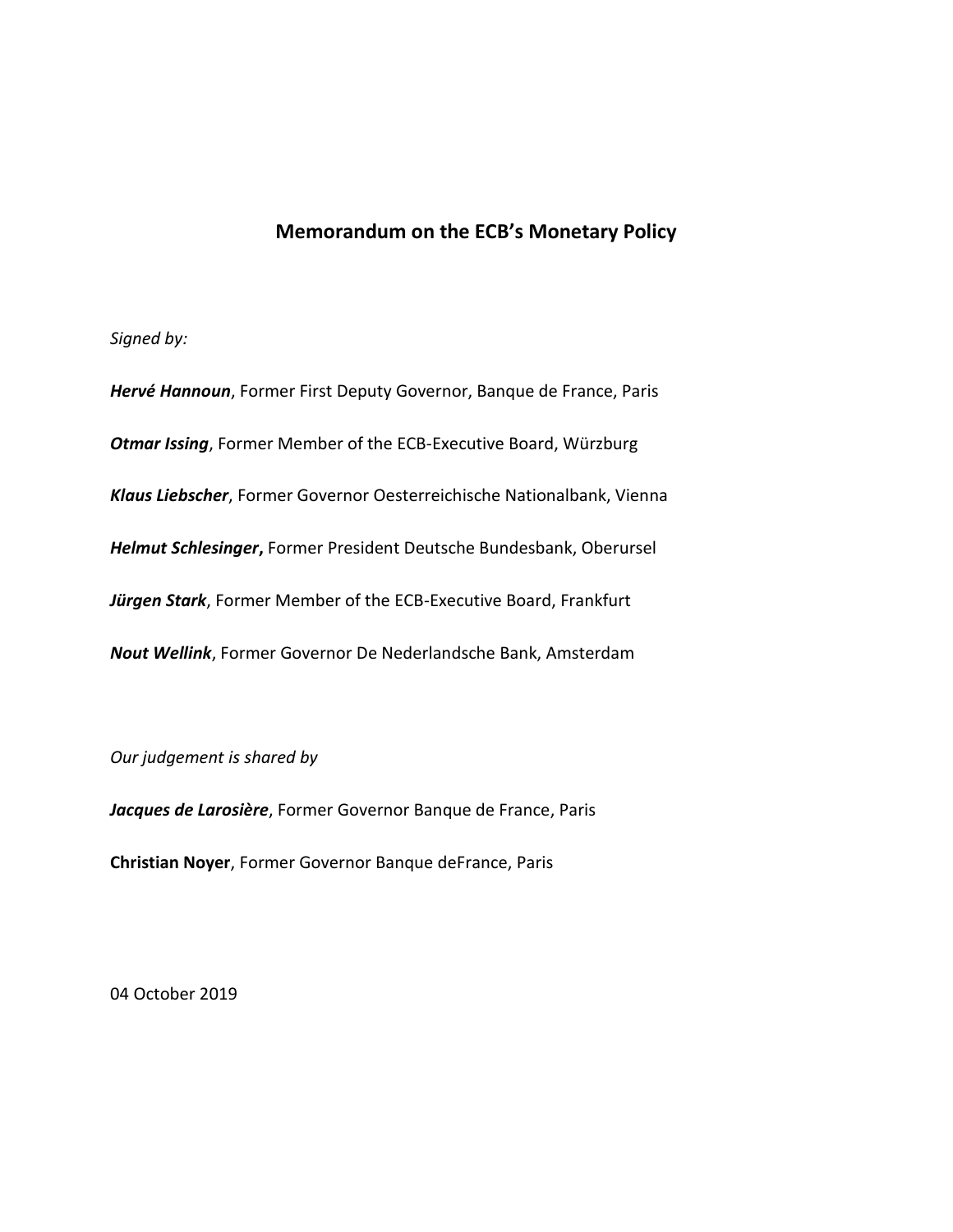## **Memorandum on the ECB's Monetary Policy**

As former central bankers and as European citizens, we are witnessing the ECB's ongoing crisis mode with growing concern. The ECB has pursued an extremely accommodative policy for years of economic growth and price stability. The recent slowdown in economic activity, although regarded as temporary by the ECB itself, and risks due to Brexit and the trade war, have prompted the ECB to resume net asset purchases and further reduce the already negative deposit rate. Moreover, the ECB has committed itself to pursuing this extremely accommodative path for quite some time yet.

Our concern relates in particular to the following aspects of monetary policy.

- 1) In October 1998, the Governing Council announced its definition of price stability as an average annual increase in the price level for the euro area of *below 2 percent*. The Council did not change this definition in the 2003 evaluation of its monetary policy strategy at all. In the past few years, the ECB has de facto altered the initial definition of price stability by considering an inflation rate for example of 1.5% as unacceptable. For years now, the ECB has failed to meet its self-imposed target of raising the euro area inflation rate to a level of *below, but close to, 2 percent*, which in the ECB's interpretation seems to be a "point target". The ECB essentially justified in 2014 its ultraloose policy by the threat of deflation. However, there has never been any danger of a deflationary spiral and the ECB itself has seen less and less of a threat for some time. This weakens its logic in aiming for a higher inflation rate. The ECB's monetary policy is therefore based on a wrong diagnosis. The frequently used argument that the ECB would be violating its mandate with low inflation rates is simply inaccurate. The Maastricht Treaty enshrines this mandate, according to which the primary objective of the ECB is to maintain price stability.
- 2) Current considerations on defining the 2 percent threshold as a symmetrical inflation target represent a clear departure from a policy focused on price stability. This is particularly true if "symmetry" is understood in the sense that, after years of undershooting the 2 percent mark, a similar period of time should be spent allowing for an overshooting of the 2 percent inflation rate. And, incidentally, how, after years of unsuccessful "inflationary policy", does the ECB intend to convince the public and the markets that it will succeed in stopping inflation at a certain level in good time?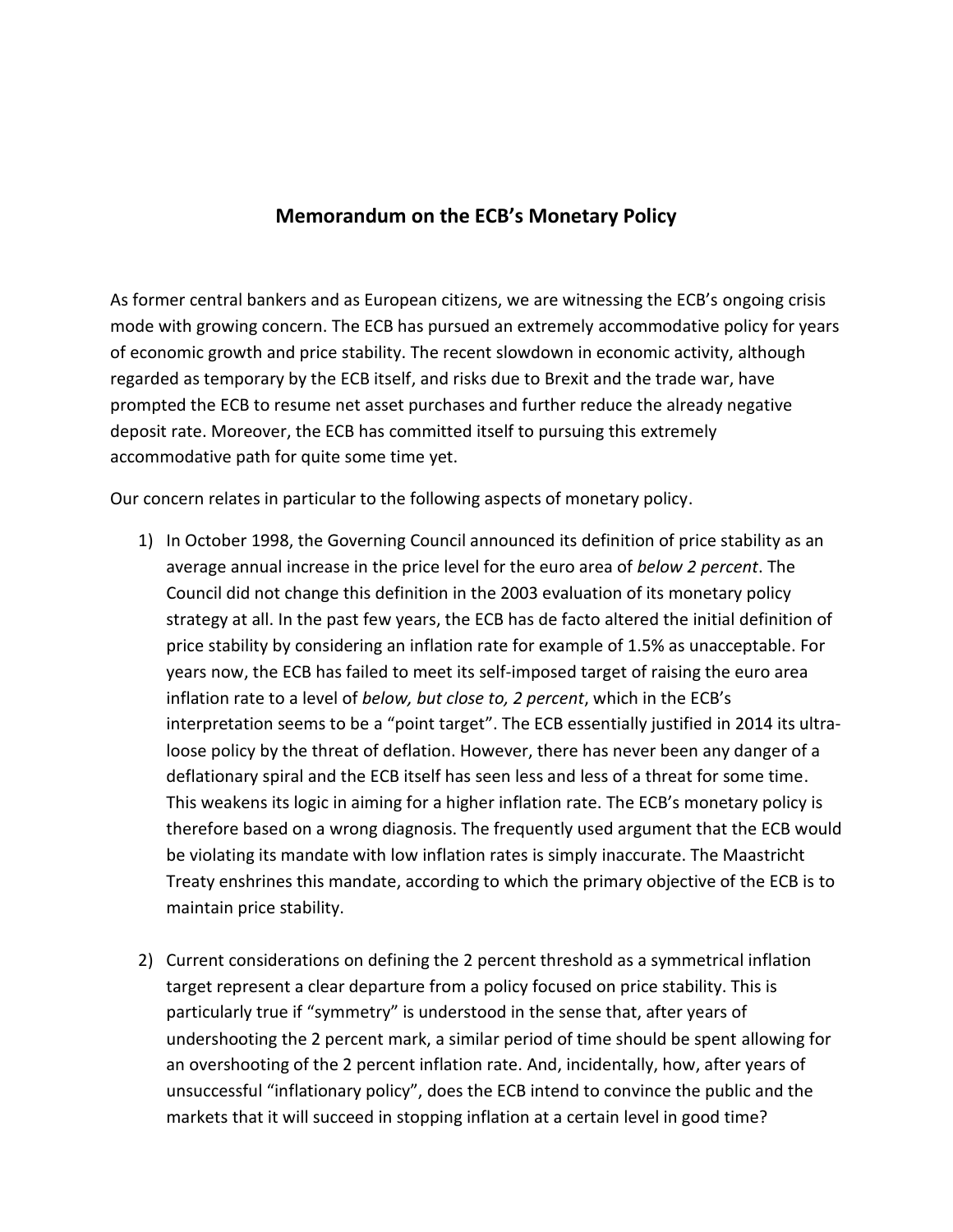3) There is broad consensus that, after years of quantitative easing, continued securities purchases by the ECB will hardly yield any positive effects on growth. This makes it difficult to understand the monetary policy logic of resuming net asset purchases. In contrast, the suspicion that behind this measure lies an intent to protect heavily indebted governments from a rise in interest rates is becoming increasingly well founded. From an economic point of view, the ECB has already entered the territory

of monetary financing of government spending, which is strictly prohibited by the Treaty.

- 4) Negative side effects from very low or negative central bank interest rates was an issue for quite some time. Meanwhile these effects dominate as stressed in the theory of the reversal interest rate, by which the intended effect of very low rates is reversed and becomes contractionary. The negative impact of the ultra-low interest environment extends from the banking system, through insurance companies and pension funds, to the entire financial sector. The re-distribution effects in favour of owners of real assets, create serious social tensions. The young generations consider themselves deprived of the opportunity to provide for their old age through safe interest-bearing investments. The search for yield boosts artificially the price of assets to a level that ultimately threatens to result in an abrupt market correction or even in a deep crisis.
- 5) Extensive loans at extremely low interest rates keep weak banks, and indirectly through their lending – weak companies, afloat. This is accomplished in particular via Targeted Longer-Term Refinancing Operations (TLTROs), which rose considerably in 2018. The significant negative effects of very low or negative interest rates also include a "zombification" of the economy, which, according to OECD and BIS studies, has already reached a considerable level in some countries and is contributing to weaker productivity growth.
- 6) In extending and further strengthening forward guidance, the ECB is firmly establishing a commitment to ultra-loose monetary policy for the future, thereby substantially impeding the exit from such policy.

A decade ago, the ECB's monetary policy made a significant contribution to overcoming the severe recession and consolidating growth thereafter. However, the longer the ECB stays its extremely accommodative path, the more the negative effects prevail. Interest rates have lost their steering function and financial stability risks have increased. The longer the ultra-low or negative interest rate policy and liquidity flooding of markets continue, the greater the potential